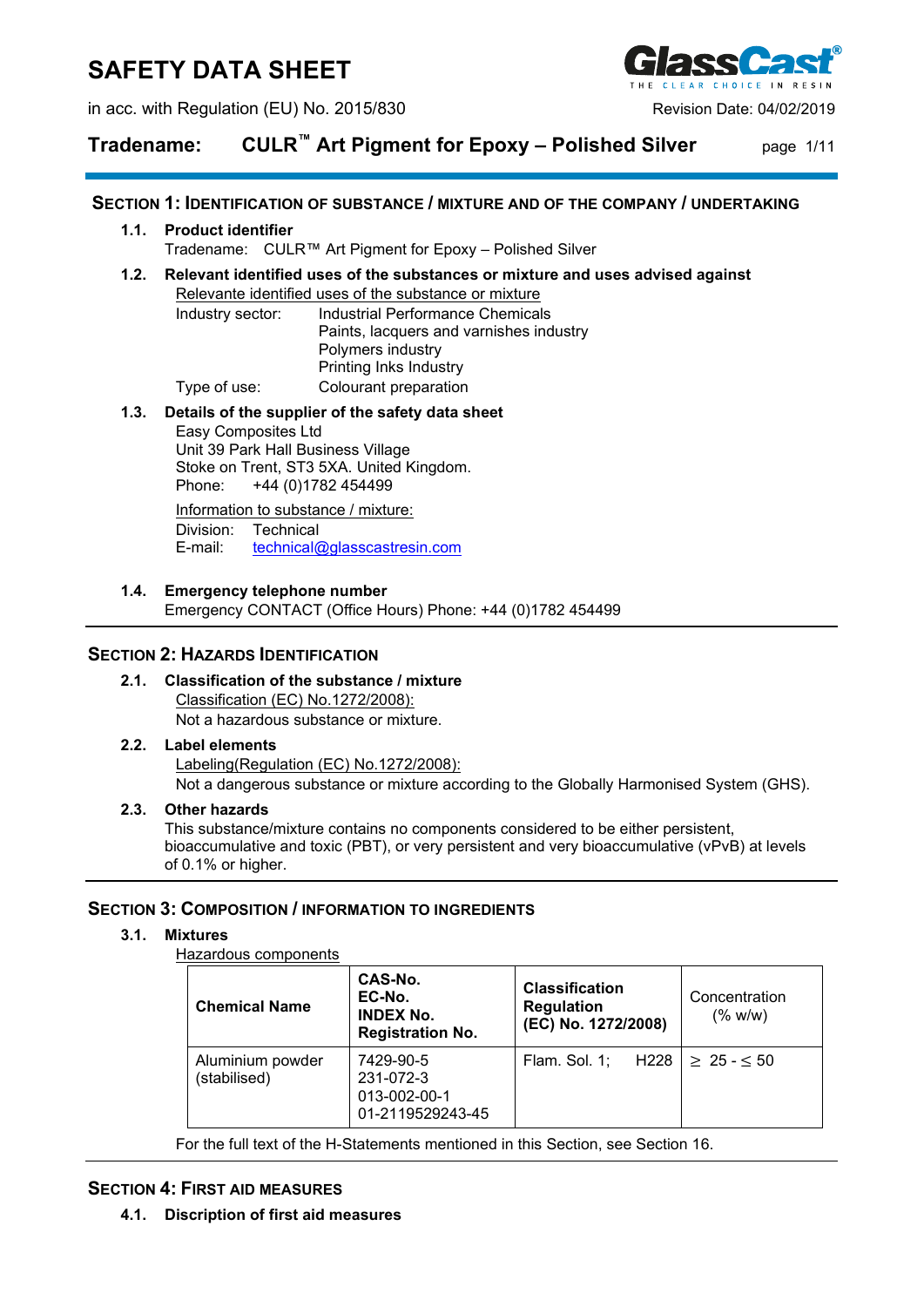## **Tradename: CULR™ Art Pigment for Epoxy – Polished Silver** page 2/11

General information: No hazards which requires special first aid measures. Move the victim to fresh air. Do not leave the victim unattended.

After inhalation:

If unconscious place in recovery position and seek medical advice. If symptoms persist, call a physician.

After contact with skin:

Wash off immediately with soap and plenty of water.

After contact with eyes: Remove contact lenses. If eye irritation persists, consult a specialist.

Immediately flush eye(s) with plenty of water.

#### After swallowing:

Keep respiratory tract clear. Do not give milk or alcoholic beverages. Never give anything by mouth to an unconscious person. If symptoms persist, call a physician.

#### **4.2. Most important symptoms and effects, both acute and delayed symptoms**

Symptoms: No information available.

Hazards:

No information available.

## **4.3. Indication of any immediate medical attention and special treatment needed** Treatment:

No information available.

## **SECTION 5: FIREFIGHTING MEASURES**

#### **5.1. Extinguishing media:**

Suitable extinction agents: Dry sand ABC powder Foam Extinction agents, not suitable out of safety reasons: **Water** 

## **5.2. Special hazards arising from the substance or mixture**

This information is not available.

## **5.3. Advice for firefighters**

Special protective equipment for firefighting: Wear self contained breathing apparatus for the fire fighting if necessary.

Further information: Standard procedure for chemical fires.

Use extinguishing measures that are appropriate to local circumstances and the surrounding environment.

## **SECTION 6: ACCIDENTAL RELEASE MEASURES**

- **6.1. Personal precautions, protective equipment and emergency procedures** Evacuate personnel to safe areas.
- **6.2. Environment precautions** This information is not available.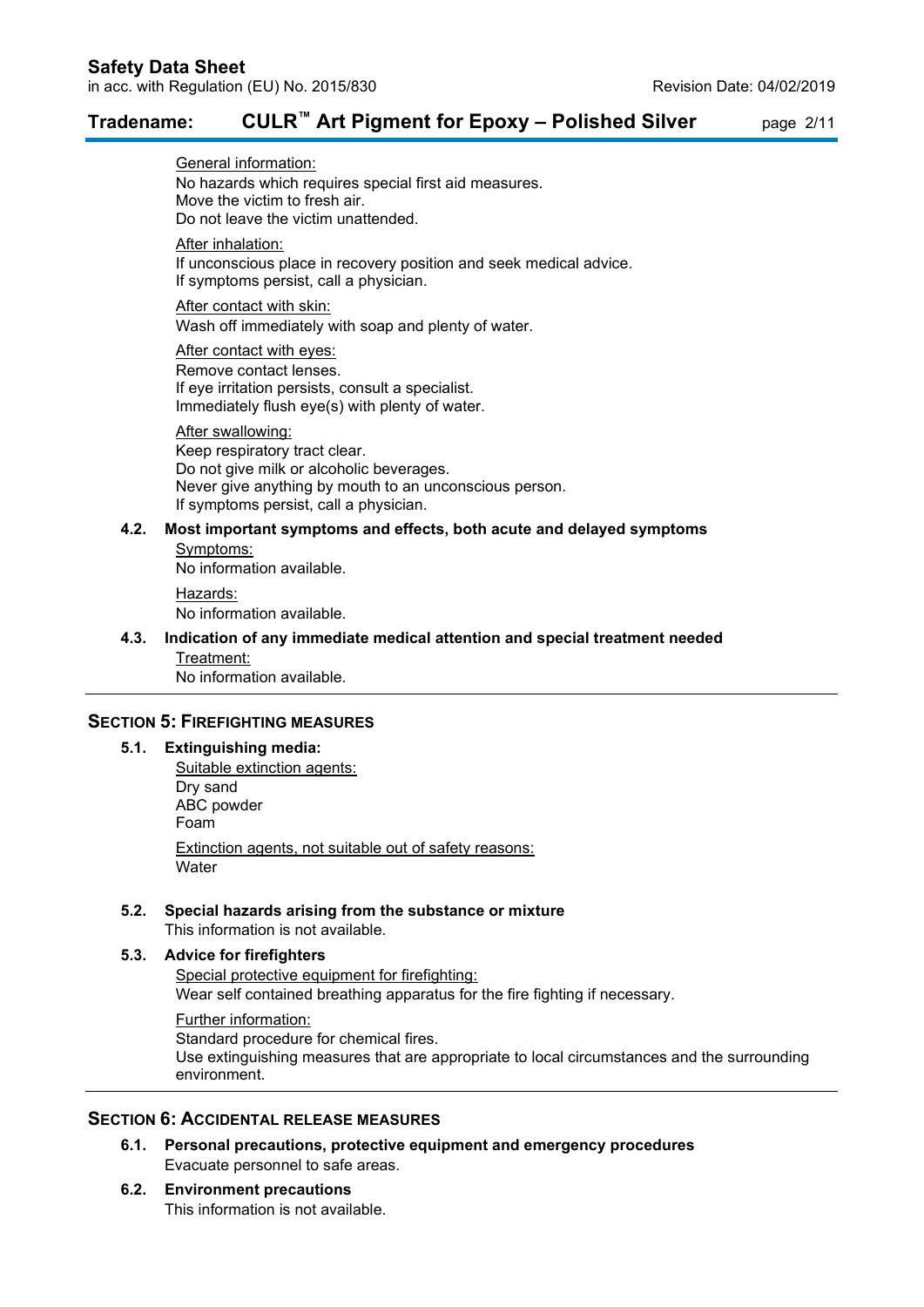## **Tradename: CULR™ Art Pigment for Epoxy – Polished Silver** page 3/11

## **6.3. Methods and material for containment and cleaning up** Wipe up with absorbent material (e.g. cloth, fleece). Do not flush with water. Keep in suitable, closed containers for disposal. Use mechanical handling equipment. Soak up with inert absorbent material (e.g. sand, silica gel, acid binder, universal binder, sawdust).

#### **6.4. Cross Reference to other sections** Additional information: See section 8 for information on personal protection equipment.

## **SECTION 7: HANDLING AND STORAGE**

## **7.1. Precautions for safe handling**

Advice on safe handling: For personal protection see section 8. Smoking, eating and drinking should be prohibited in the application area.

Advice on protection against fire and explosion: Normal measures for preventive fire protection.

Hygiene measures: General industrial hygiene practice.

#### **7.2. Conditions for safe storage, including any incompatibilities**

Requirements for storage areas and containers: Electrical installations / working materials must comply with the technological safety standards. Earthing of containers and apparatuses is essential.

Reaction with water liberates extremely flammable gas (hydrogen). Take measures to prevent the build up of electrostatic charge. Use explosion-proof equipment. Store in original container. Keep containers tightly closed in a cool, well-ventilated place. Keep away from sources of ignition - No smoking. Keep container closed when not in use.

Further information on storage conditions: Protect from humidity and water.

#### Storage stability:

Shelf-life: at least 18 month.

#### Advice on common storage:

#### Do not store near acids.

Do not store together with oxidizing and self-igniting products. Keep away from oxidising agents and strongly acid or alkaline materials. Never allow product to get in contact with water during storage. Keep away from oxidising agents, strongly alkaline and strongly acid materials in order to avoid exothermic reactions.

#### Other data:

No decomposition if stored and applied as directed.

#### **7.3. Specific end use(s)**

This information is not available.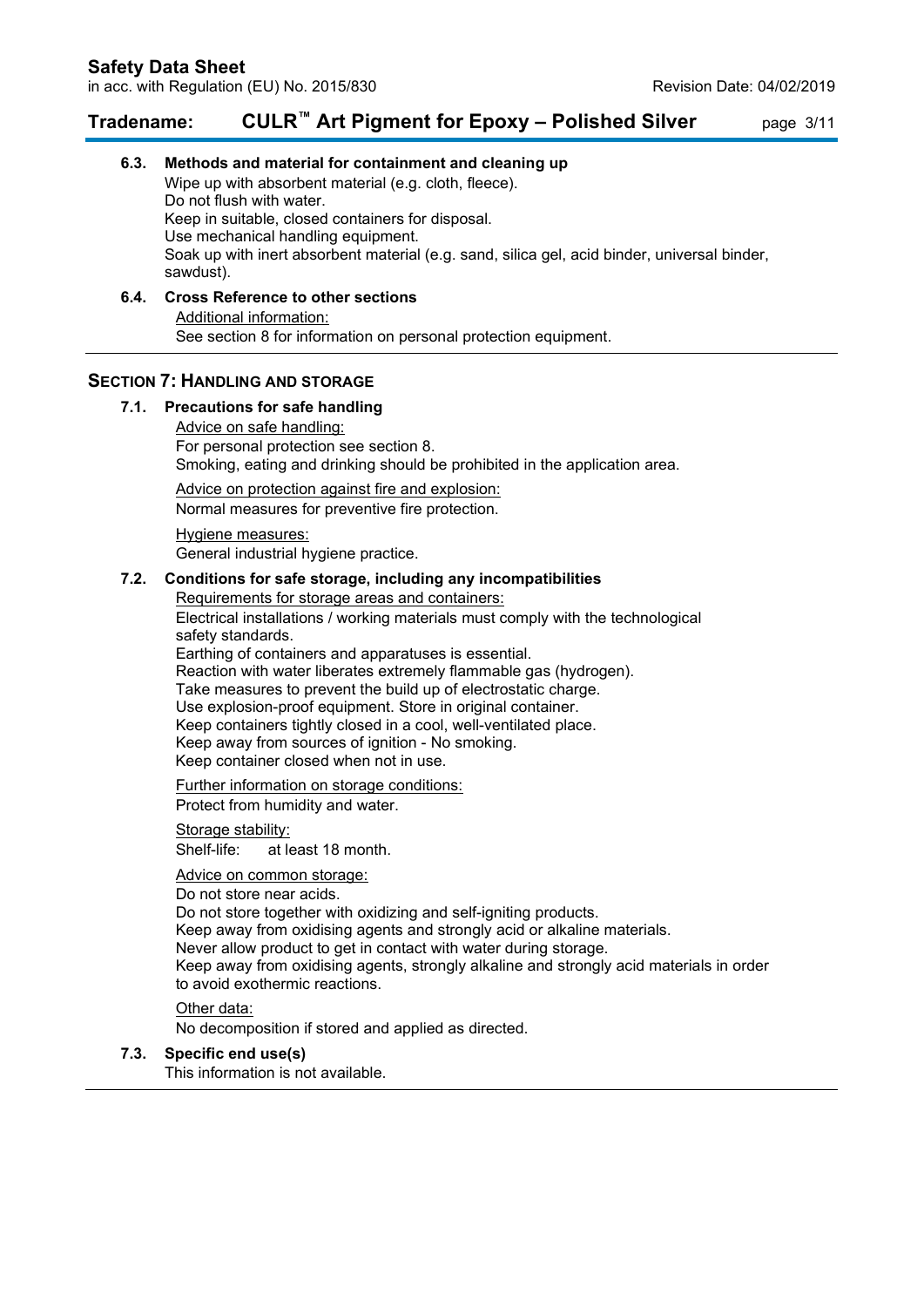# **Tradename: CULR™ Art Pigment for Epoxy – Polished Silver** page 4/11

## **SECTION 8: EXPOSURE CONTROLS / PERSONAL PROTECTION**

### **8.1. Control parameters**

**Occupational Exposure Limits** 

| Compo-<br>nents                     | CAS-No.   | <b>Value type</b><br>(Form of exposure)                                                                                                                                                                                                                                                                                                                                                                                                                                                                                                                                                                                                                                                                                                                                                                                                                                                                                                                                                                                                                                                                                                                                                                                                                                                                                                                                                                                                                                                                                                                                                                                                                                                                                                    | <b>Control</b><br>param-<br>eters | <b>Update</b> | <b>Basis</b> |
|-------------------------------------|-----------|--------------------------------------------------------------------------------------------------------------------------------------------------------------------------------------------------------------------------------------------------------------------------------------------------------------------------------------------------------------------------------------------------------------------------------------------------------------------------------------------------------------------------------------------------------------------------------------------------------------------------------------------------------------------------------------------------------------------------------------------------------------------------------------------------------------------------------------------------------------------------------------------------------------------------------------------------------------------------------------------------------------------------------------------------------------------------------------------------------------------------------------------------------------------------------------------------------------------------------------------------------------------------------------------------------------------------------------------------------------------------------------------------------------------------------------------------------------------------------------------------------------------------------------------------------------------------------------------------------------------------------------------------------------------------------------------------------------------------------------------|-----------------------------------|---------------|--------------|
| Aluminium<br>powder<br>(stabilized) | 7429-90-5 | <b>TWA</b><br>(Inhalable)                                                                                                                                                                                                                                                                                                                                                                                                                                                                                                                                                                                                                                                                                                                                                                                                                                                                                                                                                                                                                                                                                                                                                                                                                                                                                                                                                                                                                                                                                                                                                                                                                                                                                                                  | 10 mg/m $3$                       | 2011-12-01    | GB EH40      |
| Further information                 |           | The COSHH definition of a substance hazardous to health<br>includes dust of any kind when present at a concentration in air<br>equal to or greater than 10 mg/m <sup>3</sup> 8-hour TWA of inhalable<br>dust or 4 mg/m <sup>3</sup> 8-hour TWA of respirable dust. This means<br>that any dust will be subject to COSHH if people are exposed<br>above these levels. Some dusts have been assigned specific<br>WELs and exposure to these must comply with the appropriate<br>limit. Where no specific short-term exposure limit is listed, a<br>figure three times the long-term exposure should be used.                                                                                                                                                                                                                                                                                                                                                                                                                                                                                                                                                                                                                                                                                                                                                                                                                                                                                                                                                                                                                                                                                                                                 |                                   |               |              |
| aluminium                           | 7429-90-5 | <b>TWA</b><br>(Respirable)                                                                                                                                                                                                                                                                                                                                                                                                                                                                                                                                                                                                                                                                                                                                                                                                                                                                                                                                                                                                                                                                                                                                                                                                                                                                                                                                                                                                                                                                                                                                                                                                                                                                                                                 | 4 mg/m <sup>3</sup>               | 2011-12-01    | GB EH40      |
| Further information                 |           | The COSHH definition of a substance hazardous to health<br>includes dust of any kind when present at a concentration in air<br>equal to or greater than 10 mg/m <sup>3</sup> 8-hour TWA of inhalable<br>dust or 4 mg/m <sup>3</sup> 8-hour TWA of respirable dust. This means<br>that any dust will be subject to COSHH if people are exposed<br>above these levels. Some dusts have been assigned specific<br>WELs and exposure to these must comply with the appropriate<br>limit. Where no specific short-term exposure limit is listed, a<br>figure three times the long-term exposure should be used.                                                                                                                                                                                                                                                                                                                                                                                                                                                                                                                                                                                                                                                                                                                                                                                                                                                                                                                                                                                                                                                                                                                                 |                                   |               |              |
| aluminium                           | 7429-90-5 | <b>TWA</b>                                                                                                                                                                                                                                                                                                                                                                                                                                                                                                                                                                                                                                                                                                                                                                                                                                                                                                                                                                                                                                                                                                                                                                                                                                                                                                                                                                                                                                                                                                                                                                                                                                                                                                                                 | 10 mg/m $3$                       | 2005-04-06    | GB EH40      |
| Further information                 |           | For the purposes of these limits, respirable dust and inhalable<br>dust are those fractions of airborne dust which will be collected<br>when sampling is undertaken in accordance with the methods<br>described in MDHS14/3 General methods for sampling and<br>gravimetric analysis of respirable and inhalable dust. The<br>COSHH definition of a substance hazardous to health includes<br>dust of any kind when present at a concentration in air equal to<br>or greater than 10 mg/m <sup>3</sup> 8-hour TWA of inhalable dust or<br>4 mg/m <sup>3</sup> 8-hour TWA of respirable dust. This means that any<br>dust will be subject to COSHH if people are exposed above<br>these levels. Some dusts have been assigned specific WELs<br>and exposure to these must comply with the appropriate limit.<br>Most industrial dusts contain particles of a wide range of sizes.<br>The behaviour, deposition and fate of any particular particle<br>after entry into the human respiratory system and the body<br>response that it elicits, depend on the nature and size of the<br>particle. HSE distinguishes two size fractions for limit-setting<br>purposes termed 'inhalable' and 'respirable'. Inhalable dust<br>approximates to the fraction of airborne material that enters the<br>nose and mouth during breathing and is therefore available for<br>deposition in the respiratory tract. Respirable dust<br>approximates to the fraction that penetrates to the gas<br>exchange region of the lung. Fuller definitions and explanatory<br>material are given in MDHS14/3. Where dusts contain<br>components that have their own assigned WEL, all the relevant<br>limits should be complied with. Where no specific short-term |                                   |               |              |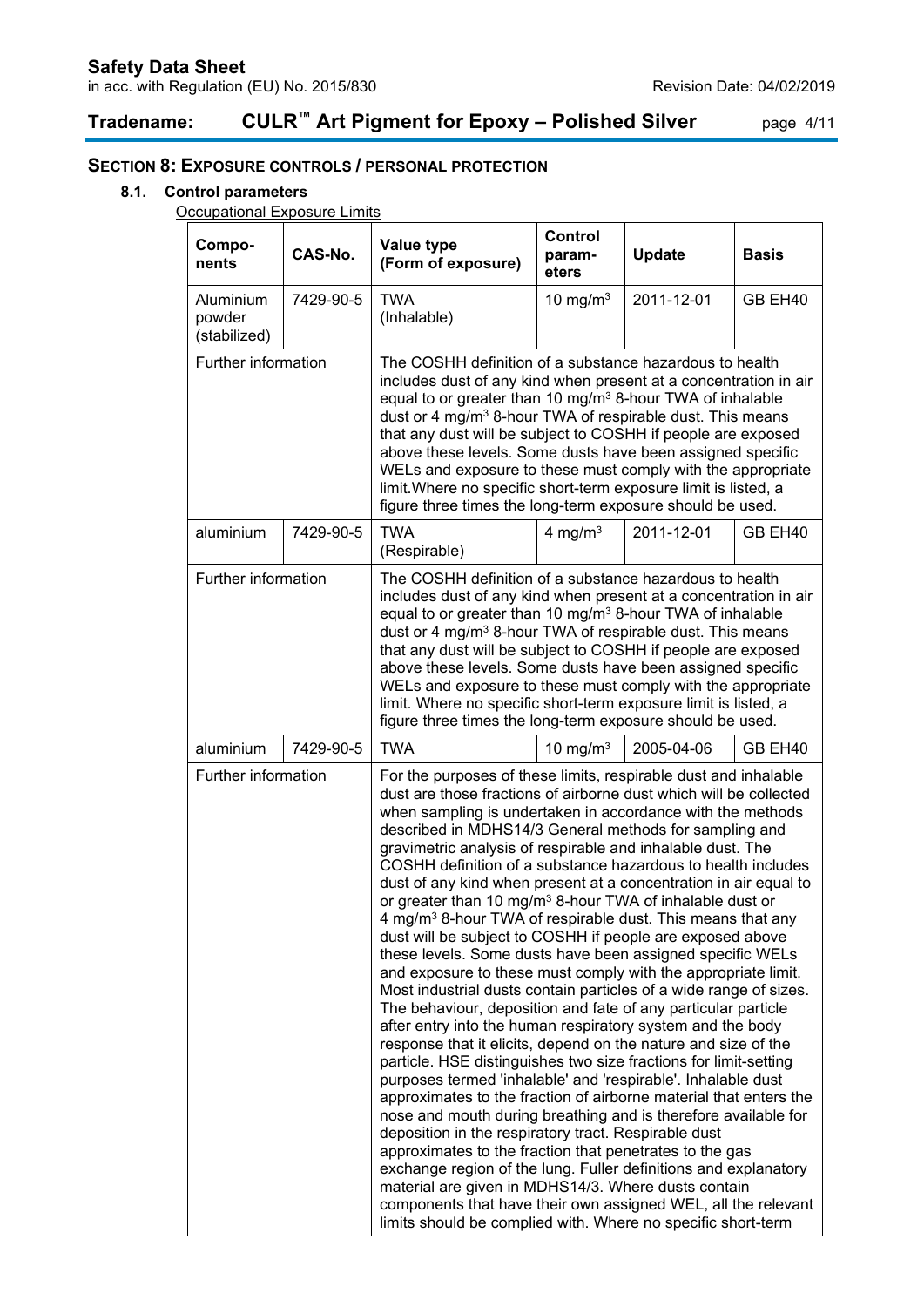## **Safety Data Sheet**

in acc. with Regulation (EU) No. 2015/830 **Revision Date: 04/02/2019** Revision Date: 04/02/2019

# **Tradename: CULR™ Art Pigment for Epoxy – Polished Silver** page 5/11

|                                                                                                                                                                                                                                                                                                                                                                                                                                                                                                                                                                                                                                                                                                                                                                                                                                                                                                                                                                                                                                                                                                                                                                                                                                                                                                                                                                                                                                                                                                                                                                                                                                                                                                                                                                                                                                                                  |           | exposure limit is listed, a figure three times the long-term<br>exposure should be used                                                                                                                                                                                                                                                                                                                                                                                                                                                                                                                                                                                                                                                                                                                                                                                                                                                                                                                                                                                                                                                                                                                                                                                                                                                                                                                                                                                                                                                            |             |            |         |
|------------------------------------------------------------------------------------------------------------------------------------------------------------------------------------------------------------------------------------------------------------------------------------------------------------------------------------------------------------------------------------------------------------------------------------------------------------------------------------------------------------------------------------------------------------------------------------------------------------------------------------------------------------------------------------------------------------------------------------------------------------------------------------------------------------------------------------------------------------------------------------------------------------------------------------------------------------------------------------------------------------------------------------------------------------------------------------------------------------------------------------------------------------------------------------------------------------------------------------------------------------------------------------------------------------------------------------------------------------------------------------------------------------------------------------------------------------------------------------------------------------------------------------------------------------------------------------------------------------------------------------------------------------------------------------------------------------------------------------------------------------------------------------------------------------------------------------------------------------------|-----------|----------------------------------------------------------------------------------------------------------------------------------------------------------------------------------------------------------------------------------------------------------------------------------------------------------------------------------------------------------------------------------------------------------------------------------------------------------------------------------------------------------------------------------------------------------------------------------------------------------------------------------------------------------------------------------------------------------------------------------------------------------------------------------------------------------------------------------------------------------------------------------------------------------------------------------------------------------------------------------------------------------------------------------------------------------------------------------------------------------------------------------------------------------------------------------------------------------------------------------------------------------------------------------------------------------------------------------------------------------------------------------------------------------------------------------------------------------------------------------------------------------------------------------------------------|-------------|------------|---------|
|                                                                                                                                                                                                                                                                                                                                                                                                                                                                                                                                                                                                                                                                                                                                                                                                                                                                                                                                                                                                                                                                                                                                                                                                                                                                                                                                                                                                                                                                                                                                                                                                                                                                                                                                                                                                                                                                  |           | <b>TWA</b><br>(Respirable)                                                                                                                                                                                                                                                                                                                                                                                                                                                                                                                                                                                                                                                                                                                                                                                                                                                                                                                                                                                                                                                                                                                                                                                                                                                                                                                                                                                                                                                                                                                         | 4 mg/m $3$  | 2005-04-06 | GB EH40 |
| Further information<br>For the purposes of these limits, respirable dust and inhalable<br>dust are those fractions of airborne dust which will be collected<br>when sampling is undertaken in accordance with the methods<br>described in MDHS14/3 General methods for sampling and<br>gravimetric analysis of respirable and inhalable dust, The<br>COSHH definition of a substance hazardous to health includes<br>dust of any kind when present at a concentration in air equal to<br>or greater than 10 mg/m <sup>3</sup> 8-hour TWA of inhalable dust or<br>4 mg/m <sup>3</sup> 8-hour TWA of respirable dust. This means that any<br>dust will be subject to COSHH if people are exposed above<br>these levels. Some dusts have been assigned specific WELs<br>and exposure to these must comply with the appropriate limit.,<br>Most industrial dusts contain particles of a wide range of sizes.<br>The behaviour, deposition and fate of any particular particle<br>after entry into the human respiratory system and the body<br>response that it elicits, depend on the nature and size of the<br>particle. HSE distinguishes two size fractions for limit-setting<br>purposes termed 'inhalable' and 'respirable'., Inhalable dust<br>approximates to the fraction of airborne material that enters the<br>nose and mouth during breathing and is therefore available for<br>deposition in the respiratory tract. Respirable dust<br>approximates to the fraction that penetrates to the gas<br>exchange region of the lung. Fuller definitions and explanatory<br>material are given in MDHS14/3., Where dusts contain<br>components that have their own assigned WEL, all the relevant<br>limits should be complied with., Where no specific short-term<br>exposure limit is listed, a figure three times the long-term<br>exposure should be used |           |                                                                                                                                                                                                                                                                                                                                                                                                                                                                                                                                                                                                                                                                                                                                                                                                                                                                                                                                                                                                                                                                                                                                                                                                                                                                                                                                                                                                                                                                                                                                                    |             |            |         |
| aluminium                                                                                                                                                                                                                                                                                                                                                                                                                                                                                                                                                                                                                                                                                                                                                                                                                                                                                                                                                                                                                                                                                                                                                                                                                                                                                                                                                                                                                                                                                                                                                                                                                                                                                                                                                                                                                                                        | 7429-90-5 | <b>TWA</b><br>(Inhalable)                                                                                                                                                                                                                                                                                                                                                                                                                                                                                                                                                                                                                                                                                                                                                                                                                                                                                                                                                                                                                                                                                                                                                                                                                                                                                                                                                                                                                                                                                                                          | 10 mg/m $3$ | 2011-12-01 | GB EH40 |
| Further information                                                                                                                                                                                                                                                                                                                                                                                                                                                                                                                                                                                                                                                                                                                                                                                                                                                                                                                                                                                                                                                                                                                                                                                                                                                                                                                                                                                                                                                                                                                                                                                                                                                                                                                                                                                                                                              |           | For the purposes of these limits, respirable dust and inhalable<br>dust are those fractions of airborne dust which will be collected<br>when sampling is undertaken in accordance with the methods<br>described in MDHS14/3 General methods for sampling and<br>gravimetric analysis of respirable and inhalable dust. The<br>COSHH definition of a substance hazardous to health includes<br>dust of any kind when present at a concentration in air equal to<br>or greater than 10 mg/m <sup>3</sup> 8-hour TWA of inhalable dust or<br>4 mg/m <sup>3</sup> 8-hour TWA of respirable dust. This means that any<br>dust will be subject to COSHH if people are exposed above<br>these levels. Some dusts have been assigned specific WELs<br>and exposure to these must comply with the appropriate limit.<br>Most industrial dusts contain particles of a wide range of sizes.<br>The behaviour, deposition and fate of any particular particle<br>after entry into the human respiratory system and the body<br>response that it elicits, depend on the nature and size of the<br>particle. HSE distinguishes two size fractions for limit-setting<br>purposes termed 'inhalable' and 'respirable'. Inhalable dust<br>approximates to the fraction of airborne material that enters the<br>nose and mouth during breathing and is therefore available for<br>deposition in the respiratory tract. Respirable dust<br>approximates to the fraction that penetrates to the gas<br>exchange region of the lung. Fuller definitions and explanatory |             |            |         |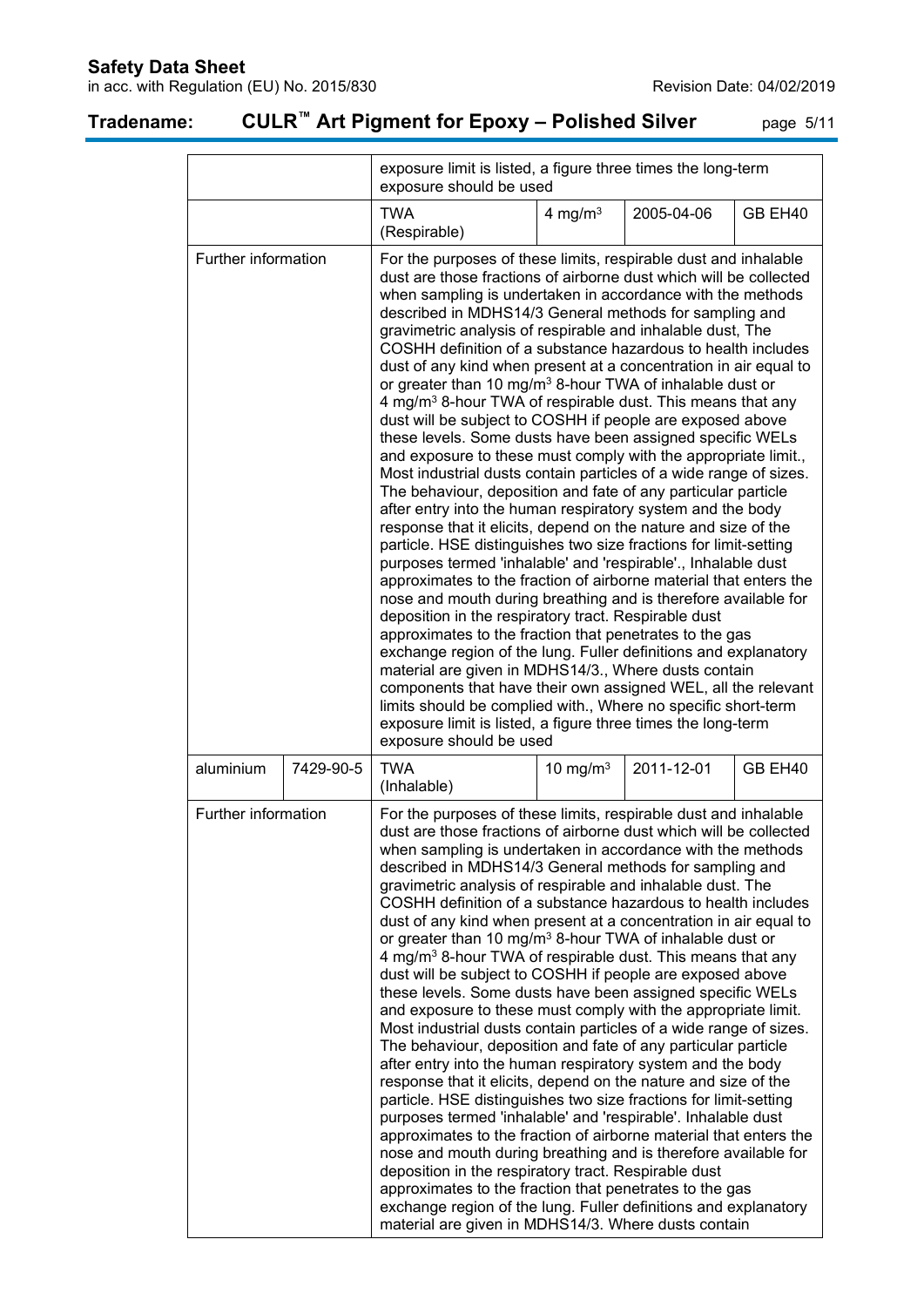## **Safety Data Sheet**

in acc. with Regulation (EU) No. 2015/830 Revision Date: 04/02/2019

|                     | components that have their own assigned WEL, all the relevant<br>limits should be complied with. Where no specific short-term<br>exposure limit is listed, a figure three times the long-term<br>exposure should be used                                                                                                                                                                                                                                                                                                                                                                                                                                                                                                                                                                                                                                                                                                                                                                                                                                                                                                                                                                                                                                                                                                                                                                                                                                                                                                                                                                                                                                                                                                                                                                                                                  |            |            |         |
|---------------------|-------------------------------------------------------------------------------------------------------------------------------------------------------------------------------------------------------------------------------------------------------------------------------------------------------------------------------------------------------------------------------------------------------------------------------------------------------------------------------------------------------------------------------------------------------------------------------------------------------------------------------------------------------------------------------------------------------------------------------------------------------------------------------------------------------------------------------------------------------------------------------------------------------------------------------------------------------------------------------------------------------------------------------------------------------------------------------------------------------------------------------------------------------------------------------------------------------------------------------------------------------------------------------------------------------------------------------------------------------------------------------------------------------------------------------------------------------------------------------------------------------------------------------------------------------------------------------------------------------------------------------------------------------------------------------------------------------------------------------------------------------------------------------------------------------------------------------------------|------------|------------|---------|
|                     | <b>TWA</b><br>(Respirable dust)                                                                                                                                                                                                                                                                                                                                                                                                                                                                                                                                                                                                                                                                                                                                                                                                                                                                                                                                                                                                                                                                                                                                                                                                                                                                                                                                                                                                                                                                                                                                                                                                                                                                                                                                                                                                           | 4 mg/m $3$ | 2011-12-01 | GB EH40 |
| Further information | For the purposes of these limits, respirable dust and inhalable<br>dust are those fractions of airborne dust which will be collected<br>when sampling is undertaken in accordance with the methods<br>described in MDHS14/3 General methods for sampling and<br>gravimetric analysis of respirable and inhalable dust, The<br>COSHH definition of a substance hazardous to health includes<br>dust of any kind when present at a concentration in air equal to<br>or greater than 10 mg/m <sup>3</sup> 8-hour TWA of inhalable dust or<br>4 mg/m <sup>3</sup> 8-hour TWA of respirable dust. This means that any<br>dust will be subject to COSHH if people are exposed above<br>these levels. Some dusts have been assigned specific WELs<br>and exposure to these must comply with the appropriate limit.,<br>Most industrial dusts contain particles of a wide range of sizes.<br>The behaviour, deposition and fate of any particular particle<br>after entry into the human respiratory system and the body<br>response that it elicits, depend on the nature and size of the<br>particle. HSE distinguishes two size fractions for limit-setting<br>purposes termed 'inhalable' and 'respirable'., Inhalable dust<br>approximates to the fraction of airborne material that enters the<br>nose and mouth during breathing and is therefore available for<br>deposition in the respiratory tract. Respirable dust<br>approximates to the fraction that penetrates to the gas<br>exchange region of the lung. Fuller definitions and explanatory<br>material are given in MDHS14/3., Where dusts contain<br>components that have their own assigned WEL, all the relevant<br>limits should be complied with., Where no specific short-term<br>exposure limit is listed, a figure three times the long-term<br>exposure should be used |            |            |         |

## **Tradename: CULR™ Art Pigment for Epoxy – Polished Silver** page 6/11

Derived No Effect Level (DNEL) according to Regulation (EC) No. 1907/2006:

| Substance name                   | <b>End Use</b> | <b>Exposure</b><br>routes | <b>Potential health</b><br>effects | Value                  |
|----------------------------------|----------------|---------------------------|------------------------------------|------------------------|
| aluminium powder<br>(stabilised) | <b>Workers</b> | Inhalation                | long term $-$<br>local effects     | 3.72 mg/m <sup>3</sup> |
|                                  | Consumers      | Oral                      | long term $-$<br>systemic effects  | $3.95$ mg/kg           |

Predicted No Effect Concentration (PNEC) according to Regulation (EC) No. 1907/2006:

| <b>Substance name</b>                          | <b>Environmental Compartment</b> | Value         |
|------------------------------------------------|----------------------------------|---------------|
| aluminium powder   Fresh water<br>(stabilised) |                                  | $0.0749$ mg/l |
|                                                | clarification plant              | mg/l<br>20    |

#### **8.2. Personal protective equipment**

Eye protection:

Safety glasses

Hand protection: Solvent resistant gloves Preventive skin protection by use of skin-protection agents is recommended.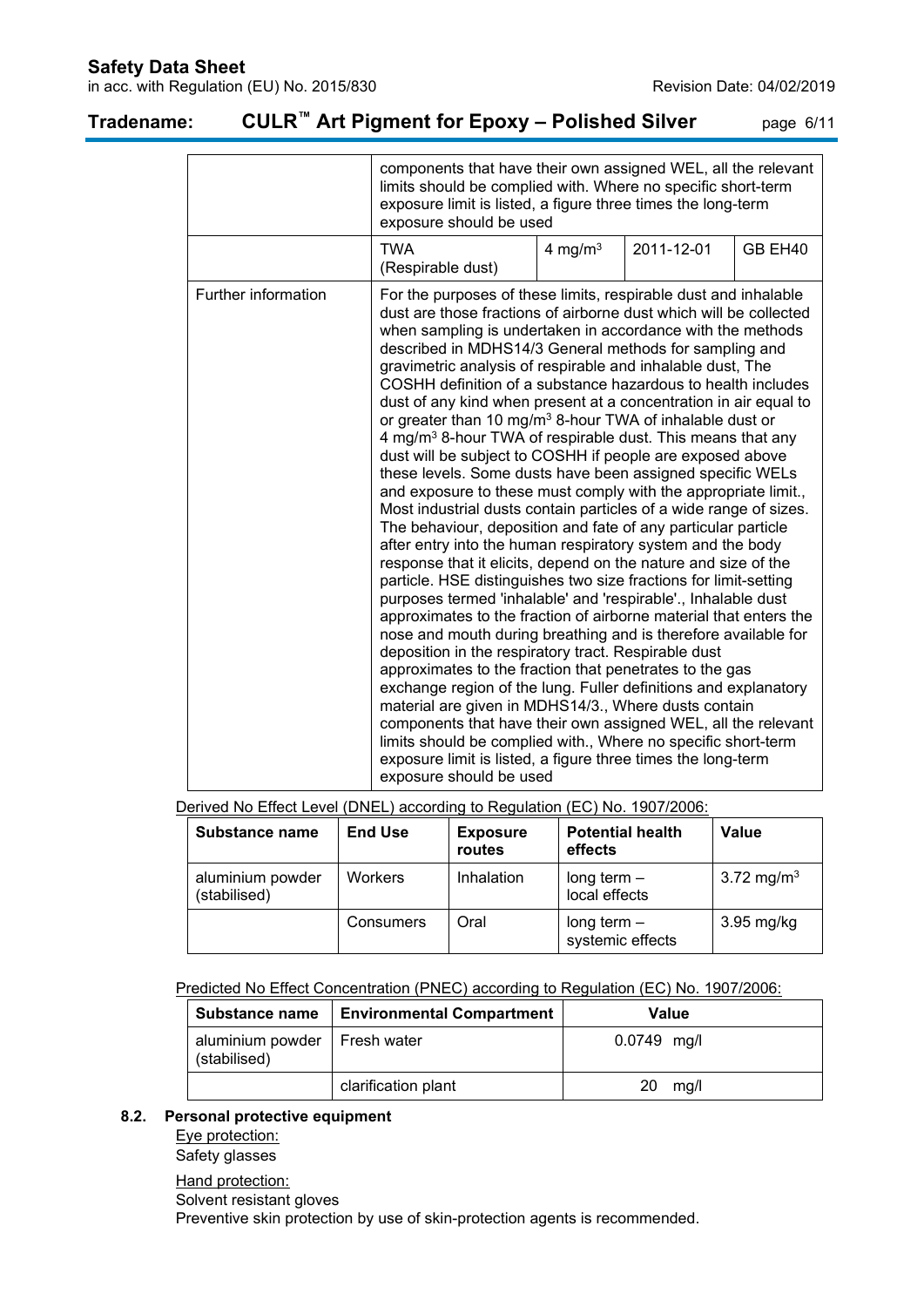## **Tradename: CULR™ Art Pigment for Epoxy – Polished Silver** page 7/11

Prior to contact with the watersoluble substance/product/preparation apply waterinsoluble skin-protecting agent (fat-containing film former or W/O emulsions)

#### Material of gloves:

The selection of the suitable gloves does not only depend on the material, but also on further marks of quality and varies from manufacturer to manufacturer. As the product is a preparation of several substances, the resistance of the glove material can not be calculated in advance and has therefore to be checked prior to the application.

General protective and hygienic measures:

The usual precautionary measures are to be adhered to when handling chemicals.

#### Respiratory protection:

No personal respiratory protective equipment normally required. Use suitable breathing protection if workplace concentration requires.

Body and skin protection: Protective suit

#### **8.3. Environment exposure controls**

Water:

The product should not be allowed to enter drains, water courses or soil.

## **SECTION 9: PHYSICAL AND CHEMICAL PROPERTIES**

#### **9.1. Appearance**

| Physical state:                        | liquid               |
|----------------------------------------|----------------------|
| Colour:                                | silver-grey          |
| Odour:                                 | characteristic       |
| pH:                                    | 7                    |
| Freezing point:                        | no data available    |
| Boiling point/boiling range:           | no data available    |
| Flash point:                           | $>$ 100 $^{\circ}$ C |
| Bulk density:                          | no data available    |
| Flammibility(solid, gas)               | no data available    |
| Upper explosion limit:                 | no data available    |
| Lower explosion limit:                 | no data available    |
| Vapour pressure at 20 °C:              | no data available    |
| Density at 20 °C:                      | no data available    |
| Solubility in water:                   | no data available    |
| Solubility in other solvents:          | no data available    |
| Partition coefficient n-octanol/water: | no data available    |
| Auto ignition temperature:             | no data available    |
| Thermal decomposition:                 | no data available    |
| Viscosity, dynamic:                    | no data available    |
| Viscosity, kinematic:                  | no data available    |
| Flow time:                             | no data available    |
| <b>Other information</b>               |                      |

No data available

#### **SECTION 10: STABILITY AND REACTIVITY**

#### **10.1. Reactivity**

**9.2.** 

No decomposition if stored and applied as directed.

**10.2. Chemical Stability** No decomposition if stored and applied as directed.

## **10.3. Possibility of hazardous reactions**

Hazardous reactions: Stable under recommended storage conditions.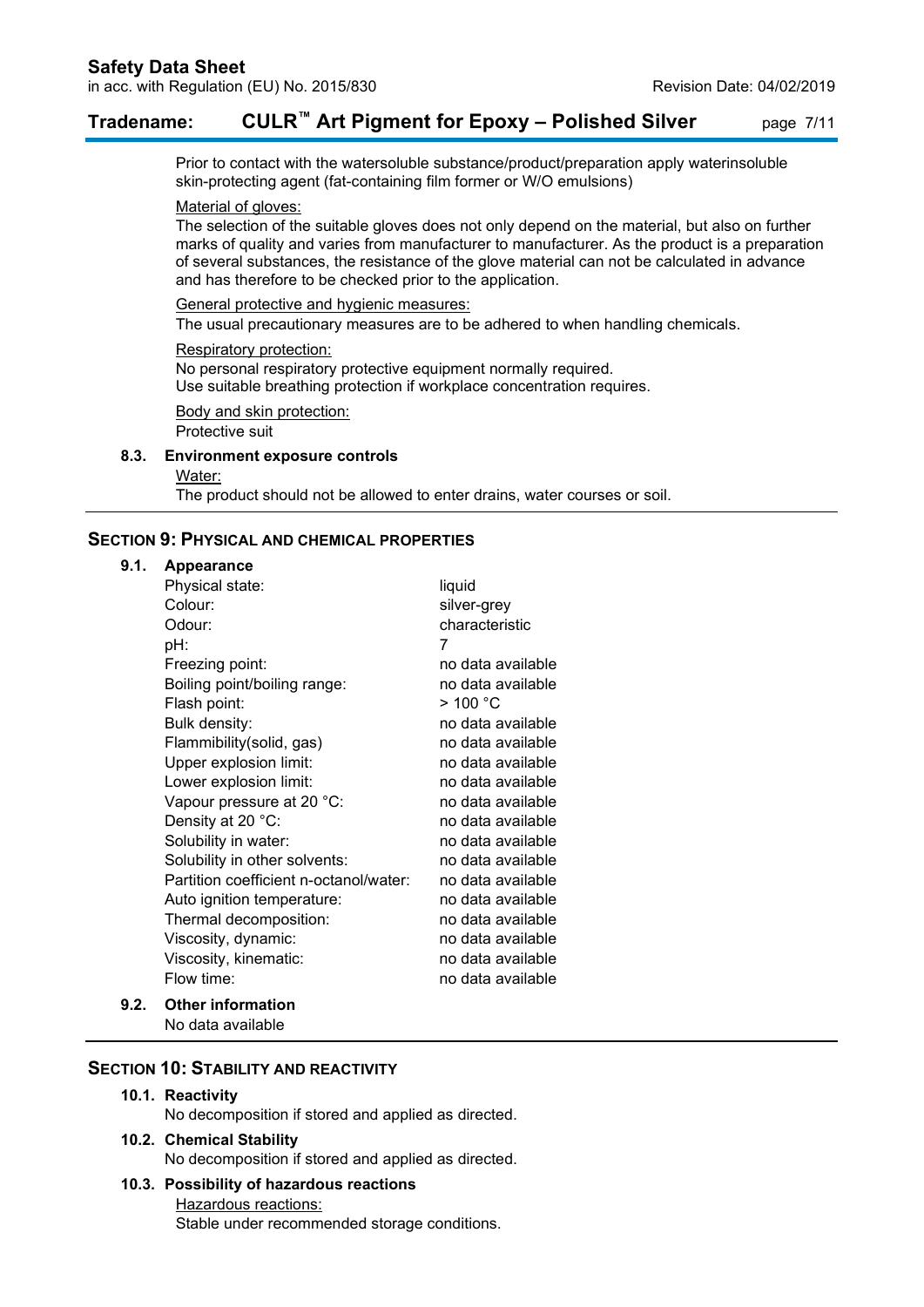## **Tradename: CULR™ Art Pigment for Epoxy – Polished Silver** page 8/11

**10.4. Conditions to avoid** No data available. Do not allow evapouration to dryness.

#### **10.5. Incompatible Materials** Materials to avoid:

No data available.

#### **10.6. Hazardous decomposition products** Other information: No data available.

### **SECTION 11: TOXICOLOGIC INFORMATION**

#### **11.1. Acute Toxicity**

Informations related to the product: Not classified based on available information.

Informations related to the component aluminium powder stabilized:

Acute inhalation toxicit: LC50 (Rat): > 5 mg/l Exposure time: 4 h Test atmosphere: dust/mist

#### **Skin corrosion/irritation**

Informations related to the product: Result: No skin irritation

Based on available data, the classification criteria are not met.

#### **Serious eye damage/ eye irritation**

Informations related to the product: Result: No skin irritation

Remarks: Based on available data, the classification criteria are not met.

#### **Respiratory or skin sensitization**

Informations related to the product: Not classified based on available information.

#### **Germ cell mutagenicity**

Informations related to the product: Not classified based on available information.

#### **Carcinogenicity**

Informations related to the product:

Not classified based on available information.

## **Reproductive toxicity**

Informations related to the product: Not classified based on available information.

#### **STOT – single exposure**

Informations related to the product: Not classified based on available information.

#### **STOT – repeated exposure**

Informations related to the product: Not classified based on available information.

#### **Aspiration toxicity**

Informations related to the product: Not classified based on available information.

#### **Further Information**

Informations related to the product: No data available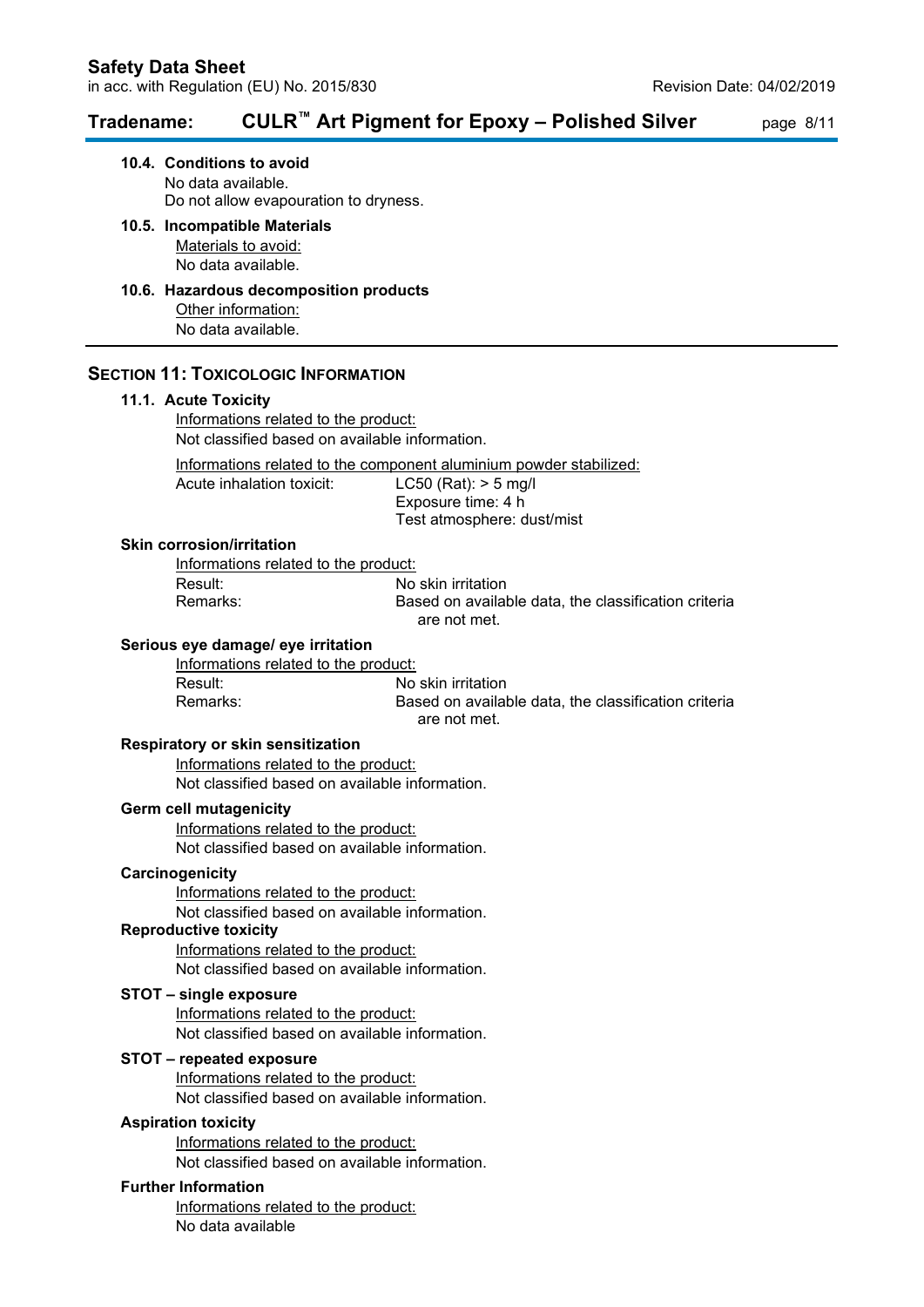# **Tradename: CULR™ Art Pigment for Epoxy – Polished Silver** page 9/11

| <b>SECTION 12: ECOLOGICAL INFORMATION</b>                                                          |                                                    |                                                                                                                                                                          |
|----------------------------------------------------------------------------------------------------|----------------------------------------------------|--------------------------------------------------------------------------------------------------------------------------------------------------------------------------|
| 12.1. Toxicity:                                                                                    |                                                    |                                                                                                                                                                          |
| Informations related to the component copper:                                                      |                                                    |                                                                                                                                                                          |
| Ecotoxicology Assessment:                                                                          |                                                    | Acute aquatic toxicity:<br>This product has no known ecotoxicological effects<br>Chronic aquatic toxicity:                                                               |
|                                                                                                    |                                                    | This product has no known ecotoxicological effects.                                                                                                                      |
| 12.2. Persistence and degradability<br>No data available.                                          |                                                    |                                                                                                                                                                          |
| 12.3. Bioaccumulative potential<br>No data available.                                              |                                                    |                                                                                                                                                                          |
| 12.4. Mobility in soil<br>No data available.                                                       |                                                    |                                                                                                                                                                          |
| 12.5. Results of PBT and vPvB assessment<br>at levels of 0.1% or higher.                           |                                                    | This substance/mixture contains no components considered to be either persistent,<br>bioaccumulative and toxic (PBT), or very persistent and very bioaccumulative (vPvB) |
| 12.6. Other adverse effects                                                                        |                                                    |                                                                                                                                                                          |
| Informations related to the product:                                                               |                                                    |                                                                                                                                                                          |
| Additional ecotoxicological remarks:                                                               |                                                    | No data available.                                                                                                                                                       |
| <b>SECTION 13: DISPOSAL CONSIDERATIONS</b><br>European Waste Catalogue:                            |                                                    | 08 01 11 - waste paint and varnish containing organic solvents or                                                                                                        |
|                                                                                                    |                                                    | other dangerous substances.                                                                                                                                              |
| 13.1. Waste treatment methods                                                                      |                                                    |                                                                                                                                                                          |
| Product:<br>In accordance with local and national regulations.                                     |                                                    |                                                                                                                                                                          |
| Contaminated packaging:                                                                            |                                                    |                                                                                                                                                                          |
| or disposal.                                                                                       |                                                    | Empty containers should be taken to an approved waste handling site for recycling                                                                                        |
| In accordance with local and national regulations.                                                 |                                                    |                                                                                                                                                                          |
| <b>SECTION 14: TRANSPORT INFORMATION</b>                                                           |                                                    |                                                                                                                                                                          |
| 14.1. to 14.5.                                                                                     |                                                    |                                                                                                                                                                          |
| ADR:                                                                                               | Not dangerous goods                                |                                                                                                                                                                          |
| IATA:<br>IMDG:                                                                                     | Not permitted for transport<br>Not dangerous goods |                                                                                                                                                                          |
|                                                                                                    |                                                    |                                                                                                                                                                          |
| 14.6. Transport / Additional Information<br>No dangerous goods according to transport regulations. |                                                    |                                                                                                                                                                          |
| product(s).                                                                                        |                                                    | Due to the risk of hydrogen development we recommend to refrain from airfreighting this/these                                                                            |
|                                                                                                    |                                                    | Not classified as dangerous in the meaning of transport regulations.                                                                                                     |
| Not applicable for product as supplied.                                                            |                                                    | 14.7. Transport in bulk according to Annex II of MARPOL 73/78 and the IBC Code                                                                                           |
|                                                                                                    |                                                    |                                                                                                                                                                          |

## **SECTION 15: LEGISLATIVE PROVISIONS**

**15.1. Safety, health and environmental regulations/legislation specific for the substance or mixture**

REACH - Candidate List of Substances of Very High Concern for Authorisation (Article 59).: Not applicable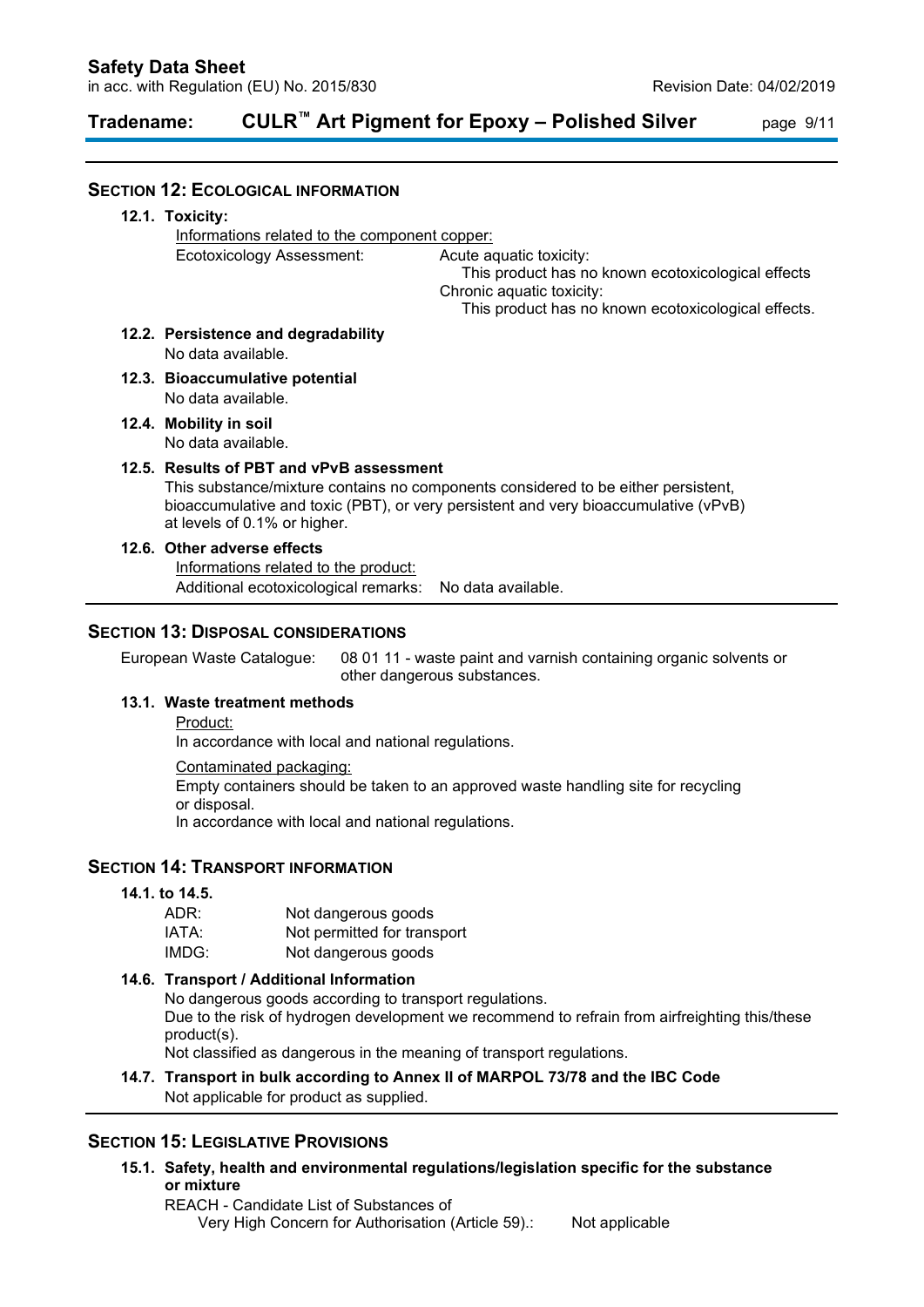# **Tradename: CULR™ Art Pigment for Epoxy – Polished Silver** page 10/11

## **15.2. Chemical safety assessment**

This information is not available.

#### **SECTION 16: OTHER INFORMATION**

Observe national and local legal requirements

#### **List of the text of the hazard statements mentioned section 3 (H-phrases) :** Flammable solid

#### **Full text of other abbreviations**

| Flam. Sol.:    | Flammable solids                                       |
|----------------|--------------------------------------------------------|
| GB EH40:       | UK. EH40 WEL - Workplace Exposure Limits               |
| GB EH40 / TWA: | Long-term exposure limit (8-hour TWA reference period) |

## **Change compared to the previous version:**

Change in the composition

#### **Legend**

| <b>ADN</b>       | European Agreement concerning the International Carriage of<br>Dangerous Goods by Inland Waterways |
|------------------|----------------------------------------------------------------------------------------------------|
| ADR              | European Agreement concerning the International Carriage of<br>Dangerous Goods by Road             |
| <b>AICS</b>      | Australian Inventory of Chemical Substances                                                        |
| <b>ASTM</b>      | American Society for the Testing of Materials                                                      |
| bw               | Body weight                                                                                        |
| <b>CLP</b>       | <b>Classification Labelling Packaging Regulation</b><br>Regulation (EC) No 1272/2008               |
| CMR              | Carcinogen, Mutagen or Reproductive Toxicant                                                       |
| <b>DIN</b>       | Standard of the German Institute for Standardisation                                               |
| DMEL             | Derived Minimal Effect Level (genotoxic substances)                                                |
| DNEL             | Derived No Effect Level                                                                            |
| <b>DSL</b>       | Domestic Substances List (Canada)                                                                  |
| <b>ECHA</b>      | <b>European Chemicals Agency</b>                                                                   |
| <b>EC-Number</b> | European Community number                                                                          |
| ECx              | Concentration associated with x% response                                                          |
| <b>ELx</b>       | Loading rate associated with x% response                                                           |
| EmS              | <b>Emergency Schedule</b>                                                                          |
| <b>ENCS</b>      | Existing and New Chemical Substances (Japan)                                                       |
| ErCx             | Concentration associated with x% growth rate response                                              |
| <b>GHS</b>       | <b>Globally Harmonized System</b>                                                                  |
| <b>GLP</b>       | Good Laboratory Practice                                                                           |
| <b>IARC</b>      | International Agency for Research on Cancer                                                        |
| <b>IATA</b>      | International Air Transport Association                                                            |
| IBC              | International Code for the Construction and Equipment of Ships                                     |
|                  | carrying Dangerous Chemicals in Bulk                                                               |
| <b>IC50</b>      | Half maximal inhibitory concentration                                                              |
| ICAO             | International Civil Aviation Organization                                                          |
| <b>IECSC</b>     | Inventory of Existing Chemical Substances in China                                                 |
| <b>IMDG</b>      | International Maritime Dangerous Goods                                                             |
| IMO              | International Maritime Organization                                                                |
| <b>ISHL</b>      | Industrial Safety and Health Law (Japan)                                                           |
| ISO.             | International Organisation for Standardization                                                     |
| <b>KECI</b>      | Korea Existing Chemicals Inventory                                                                 |
| <b>LC50</b>      | Lethal Concentration to 50 % of a test population                                                  |
| LD50             | Lethal Dose to 50% of a test population (Median Lethal Dose)                                       |
| MARPOL           | International Convention for the Prevention of Pollution from Ships                                |
| n.o.s.           | Not Otherwise Specified                                                                            |
| NO(A)EC          | No Observed (Adverse) Effect Concentration                                                         |
| NO(A)EL          | No Observed (Adverse) Effect Level                                                                 |
| <b>NOELR</b>     | No Observable Effect Loading Rate                                                                  |
| <b>NZIoC</b>     | New Zealand Inventory of Chemicals                                                                 |